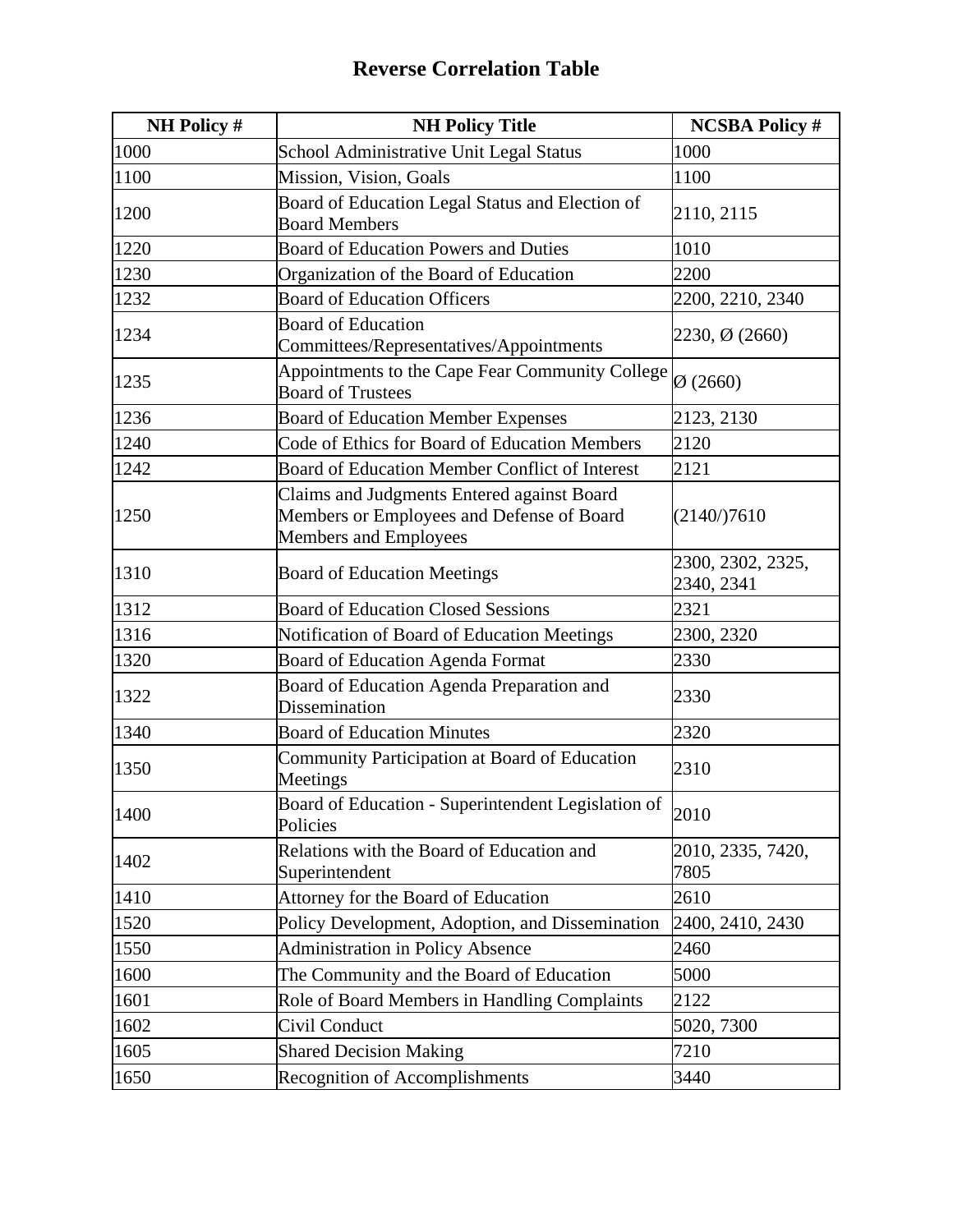| 1660 | New Hanover County Board of Education Student<br>Scholarships     | $\varnothing$ (3400s)                                                                       |
|------|-------------------------------------------------------------------|---------------------------------------------------------------------------------------------|
| 1670 | <b>Liaison with Board of Education Associations</b>               | 2650                                                                                        |
| 1710 | Nondiscrimination and Nonretaliation                              | 1710/4020/7230,<br>1720/4030/7235,<br>1725/4035/7236,<br>1730/4022/7231,<br>4329/7231, 7232 |
| 1810 | <b>Evaluation of Board of Education Operational</b><br>Procedures | 2000                                                                                        |
| 1820 | Evaluation of the Superintendent                                  | 7805                                                                                        |
| 2000 | <b>Administrative Goals</b>                                       | $\varnothing$ (7000s)                                                                       |
| 2020 | Superintendent of Schools                                         | 2010, 7420                                                                                  |
| 2060 | <b>Administrative Councils and Committees</b>                     | $\emptyset$ (2010)                                                                          |
| 2080 | <b>School Building Administration</b>                             | $\varnothing$ (7400)                                                                        |
| 2100 | Development of Administrative Procedures                          | 2470                                                                                        |
| 2115 | <b>Official Records - Preservation</b>                            | 5070/7350,<br>5071/7351                                                                     |
| 2210 | Relations with Other Governmental Agencies                        | 5100                                                                                        |
| 2220 | Relations with Educational Accreditation Agencies                 | 3000                                                                                        |
| 2230 | Relations with Colleges and Universities                          | $\varnothing$ (5100s)                                                                       |
| 2240 | <b>Relations with Education Research and Service</b><br>Centers   | 5230                                                                                        |
| 2310 | <b>Student Teaching and Internships</b>                           | $\varnothing$ (7400s)                                                                       |
| 3000 | <b>Financial Management Responsibilities</b>                      | 8300                                                                                        |
| 3110 | <b>Annual Budget</b>                                              | 8100, 8110                                                                                  |
| 3120 | <b>Fund Balance</b>                                               | $\varnothing$ (8000s)                                                                       |
| 3230 | Real Estate – Acquisition, Disposal, Lease and<br>Improvement     | 9010, 9400                                                                                  |
| 3240 | <b>Grants and Donations</b>                                       | 8210, 8220, 8305,<br>8350                                                                   |
| 3310 | <b>Accounting and Fiscal Control</b>                              | 6421, 8310, 8325,<br>8330, 8410                                                             |
| 3320 | <b>Capital Assets</b>                                             | 8350                                                                                        |
| 3330 | <b>Petty Cash</b>                                                 | $\varnothing$ (8000s)                                                                       |
| 3340 | Depository of Funds                                               | 8320                                                                                        |
| 3350 | <b>School Funds</b>                                               | 8410, 8520                                                                                  |
| 3360 | Cash Management and Investments                                   | 8510                                                                                        |
| 3410 | <b>Contract Administration</b>                                    | 6420, 6421, 6425,<br>6430, 6450, 9030,<br>9120                                              |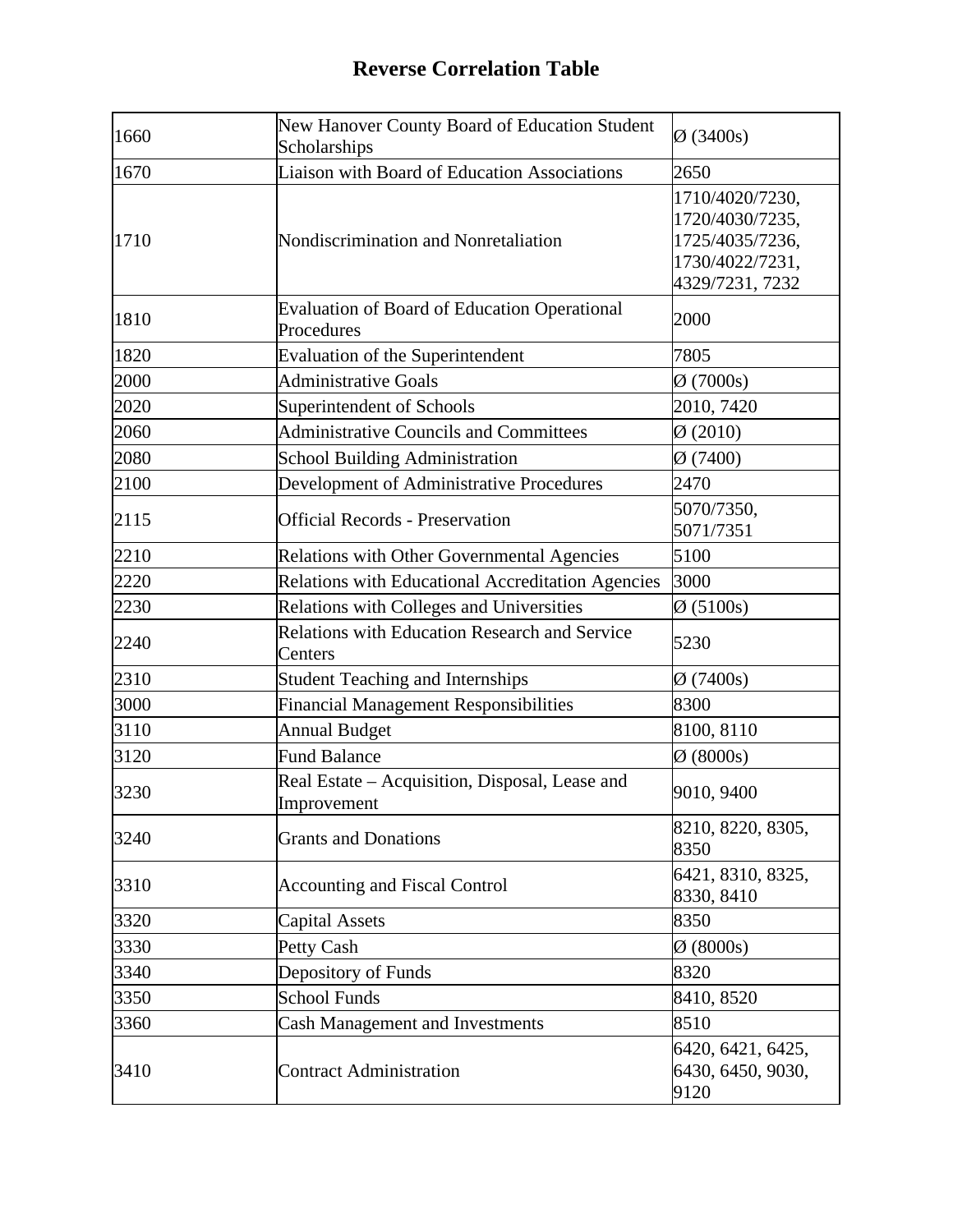| 3510 | <b>Bonded Employees</b>                                                            | 8530                                  |
|------|------------------------------------------------------------------------------------|---------------------------------------|
| 3520 | <b>Salary Deductions</b>                                                           | 7620                                  |
| 3610 | <b>Purchasing Administration</b>                                                   | 6430, 6450, 8305,<br>9110, 9120       |
| 4000 | <b>Support Services Goals</b>                                                      | 6500, 9200, 9210                      |
| 4100 | Safety                                                                             | 1510/4200/7270                        |
| 4110 | <b>Disaster Plans</b>                                                              | $\varnothing$ (5100s)                 |
| 4120 | <b>Emergency Closings</b>                                                          | 5050                                  |
| 4130 | <b>Fire Drills</b>                                                                 | 1510/4200/7270                        |
| 4210 | <b>Buildings and Grounds Security</b>                                              | 9220                                  |
| 4211 | <b>Integrated Pest Management Program</b>                                          | 9205                                  |
| 4220 | Property and Resource Management                                                   | 6520, 6525, 6550                      |
| 4221 | Software License and Approval Policy                                               | 3220,<br>3225/4312/7320,<br>3230/7330 |
| 4224 | <b>Computer and Network Virus Protection</b>                                       | 3225/4312/7320,<br>6524               |
| 4225 | Home Base and Password Policy                                                      | 3225/4312/7320,<br>6524               |
| 4226 | <b>Information Security Awareness</b>                                              | 6524                                  |
| 4227 | <b>Network Security</b>                                                            | 3225/4312/7320,<br>6524               |
| 4228 | <b>Acceptable Use of Personally Owned Devices</b><br>(Bring Your Own Device, BYOD) | 3220                                  |
| 4240 | <b>Energy Conservation</b>                                                         | 6530, 9200                            |
| 4250 | <b>Traffic and Parking Controls</b>                                                | 6325                                  |
| 4300 | <b>Student Transportation Services</b>                                             | 6305, 6310, 6322                      |
| 4310 | Use of Lap/Shoulder Belts on School Buses                                          | $\varnothing$ (6300s)                 |
| 4320 | <b>School Bus Operation During Hazardous</b><br>Conditions                         | 6321                                  |
| 4330 | <b>School Bus Safety Program</b>                                                   | 6305                                  |
| 4335 | <b>School Bus Idling</b>                                                           | 6306                                  |
| 4400 | <b>Child Nutrition Management</b>                                                  | 6210, 6220                            |
| 4405 | All Food Sold in Schools                                                           | 6230                                  |
| 4410 | <b>Child Nutrition Procurement Policy</b>                                          | 6220                                  |
| 4420 | <b>Child Nutrition Records and Reports</b>                                         | 6220                                  |
| 4425 | <b>Child Nutrition Meal Charge Policy</b>                                          | 6220, 6225                            |
| 4500 | Community Use of School Property and Facilities                                    | 5030                                  |
| 4600 | <b>Disposition of Personal Property</b>                                            | 6560                                  |
| 5000 | <b>School System Facilities</b>                                                    | 9010                                  |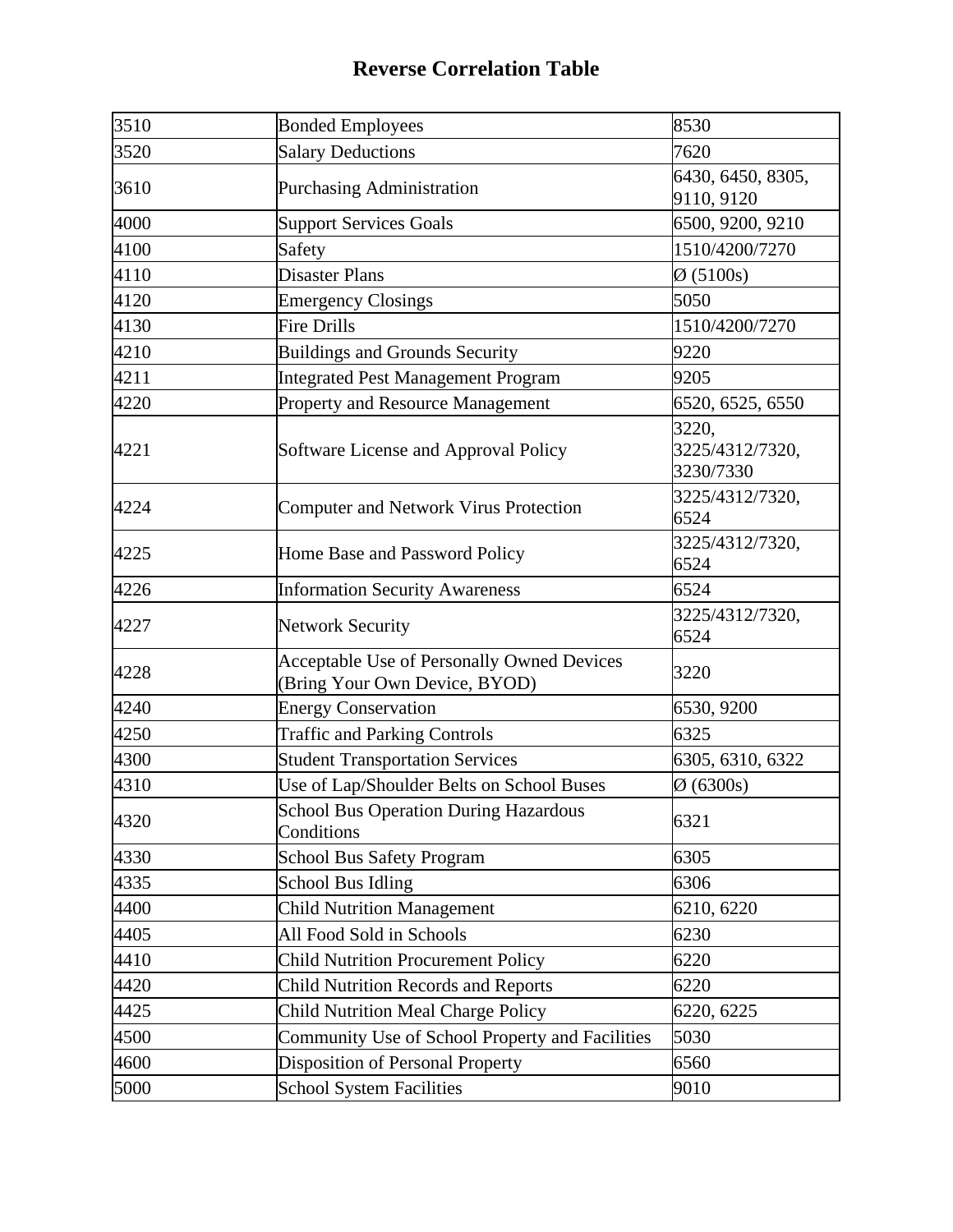| 5020 | <b>Facility Design</b>                                             | 9020                            |
|------|--------------------------------------------------------------------|---------------------------------|
| 5030 | <b>Facility Construction</b>                                       | 9030                            |
| 5040 | Prequalification of Bidders for Construction<br>Projects           | 9115                            |
| 5050 | <b>Construction Dispute Resolution</b>                             | 9120                            |
| 5210 | Selection of Project Designer                                      | 9110                            |
| 5212 | <b>Participation by Minority Businesses</b>                        | 9125                            |
| 5320 | <b>Supervision of Construction Contracts</b>                       | 9130                            |
| 5400 | <b>Naming School Facilities</b>                                    | 9300                            |
| 6000 | <b>Personnel Goals</b>                                             | 7100                            |
| 6020 | <b>Equal Employment Opportunity</b>                                | 7100, 7232                      |
| 6040 | <b>Staff Involvement in Decision Making</b>                        | 7210                            |
| 6060 | <b>Staff Protection from Abuse</b>                                 | $\varnothing$ (7200s)           |
| 6080 | Nepotism                                                           | 7100                            |
| 6081 | Fraternization (Employee)                                          | $\emptyset$ (7100 or 7300s)     |
| 6082 | Code of Ethics and Standards of Conduct                            | 7300, 7335                      |
| 6084 | Conflict of Interest and Gifts (Officers, Employees<br>and Agents) | 2121, 7730                      |
| 6086 | Network and Internet Access for Staff                              | 3225/4312/7320,<br>3226/4205    |
| 6110 | <b>Employment Status</b>                                           | 7410, 7420, 7422,<br>7425, 7940 |
| 6115 | <b>Work Schedule</b>                                               | 7500                            |
| 6121 | <b>Employment of Administrators and Supervisory</b><br>Personnel   | 7100, 7425, 7930                |
| 6130 | Communicable Diseases and Other Disabling<br>Conditions            | 7262                            |
| 6132 | <b>Employee Health Certificates</b>                                | 7120                            |
| 6133 | Conditions of Employment - Background Checks                       | 7100, 7110, 7300                |
| 6135 | <b>Substitute Instructional Staff Employment</b>                   | 7430                            |
| 6141 | <b>Coaches Contract and Compensation Plans</b>                     | $\varnothing$ (7400s)           |
| 6150 | <b>Salary Schedules</b>                                            | $\varnothing$ (7600s)           |
| 6170 | Nonschool Employment                                               | 7730                            |
| 6180 | <b>Advising Students on Reproductive Health</b>                    | 1310/4002                       |
| 6210 | Assignment and Transfer of Staff                                   | 7440                            |
| 6232 | <b>Professional Development Opportunities</b>                      | 1610/7800                       |
| 6234 | <b>License Renewal</b>                                             | 1610/7800, 7130                 |
| 6235 | <b>Teacher Contracts</b>                                           | 7410                            |
| 6236 | <b>Employment of Teachers without Career Status</b>                | 7410, 7930, 7950                |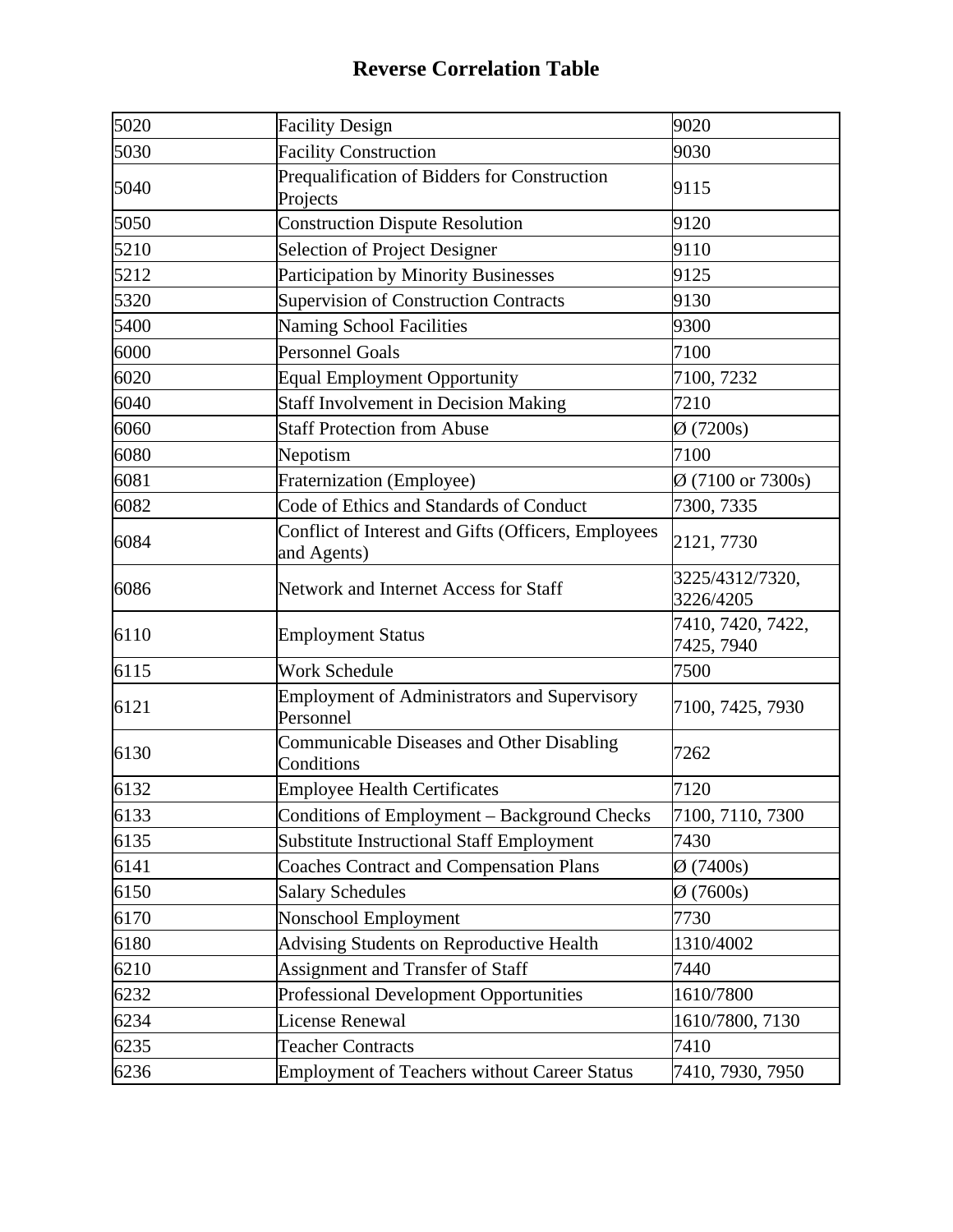| 6340 | Personnel File                                                                                                            | 5070/7350, 7130,<br>7820, 7821                                                                                |
|------|---------------------------------------------------------------------------------------------------------------------------|---------------------------------------------------------------------------------------------------------------|
| 6350 | <b>Evaluation of Classified Employees</b>                                                                                 | 7815                                                                                                          |
| 6355 | <b>Evaluation of Licensed Personnel</b>                                                                                   | 7810                                                                                                          |
| 6360 | <b>Improvement Plans for Licensed Employees</b>                                                                           | 7811                                                                                                          |
| 6412 | Extracurricular and Non-Instructional Duty<br>Assignments                                                                 | 7405                                                                                                          |
| 6420 | Political Activities on School Property or Using<br>School System Modes of Communication                                  | $\varnothing$ (3000s/5000s)                                                                                   |
| 6422 | <b>Staff Participation in Political Activities</b>                                                                        | 7510, 7720                                                                                                    |
| 6430 | Drug Free Workplace                                                                                                       | 7240                                                                                                          |
| 6431 | Drug and Alcohol Policy for Employees (Including<br>Employee Drug and Alcohol Testing)                                    | 7240, 7241                                                                                                    |
| 6433 | Safety Belt Use by Employees                                                                                              | $\varnothing$ (7300s)                                                                                         |
| 6434 | Use of Tobacco or Nicotine Prohibited by Adults                                                                           | 5026/7250                                                                                                     |
| 6435 | <b>Employee Dress Code</b>                                                                                                | 7340                                                                                                          |
| 6440 | Child Abuse, Neglect, Dependency and Death by<br>Maltreatment                                                             | 4240/7312                                                                                                     |
| 6441 | Reporting Crimes, Acts of Violence and Child<br>Abuse/Neglect                                                             | 1510/4200/7270,<br>4040/7310,<br>4240/7312, 4335                                                              |
| 6442 | <b>Student and Employee Relationships</b>                                                                                 | 4040/7310                                                                                                     |
| 6445 | Prohibition against Discrimination, Harassment and<br>Bullying by Officials, Employees, Volunteers and<br><b>Visitors</b> | 1710/4020/7230,<br>1720/4030/7235,<br>1725/4035/7236,<br>1726/4036/7237<br>1730/4022/7231,<br>4329/7231, 7232 |
| 6450 | Grievance Procedure for Employees                                                                                         | 1750/7220                                                                                                     |
| 6510 | Leave Policy                                                                                                              | 7505, 7510                                                                                                    |
| 6512 | <b>Child Involvement Leave</b>                                                                                            | 7510                                                                                                          |
| 6610 | <b>Reduction in Licensed Staff Work Force</b>                                                                             | 7920                                                                                                          |
| 6620 | Reduction in Force: Classified Staff                                                                                      | 7921                                                                                                          |
| 6630 | <b>Resignation of Personnel</b>                                                                                           | 7900, 7910                                                                                                    |
| 6640 | <b>Retirement of Personnel</b>                                                                                            | 7910                                                                                                          |
| 7020 | Organization of Instruction                                                                                               | $\varnothing$ (3000s)                                                                                         |
| 7030 | School Year/School Calendar                                                                                               | 3300                                                                                                          |
| 7040 | <b>School Day</b>                                                                                                         | 3300, 4400                                                                                                    |
| 7042 | Patriotic Exercises                                                                                                       | $\varnothing$ (3300s)                                                                                         |
| 7052 | <b>Class Size</b>                                                                                                         | Ø(4155)                                                                                                       |
| 7060 | <b>Summer School Programs</b>                                                                                             | $Ø$ (3400s)                                                                                                   |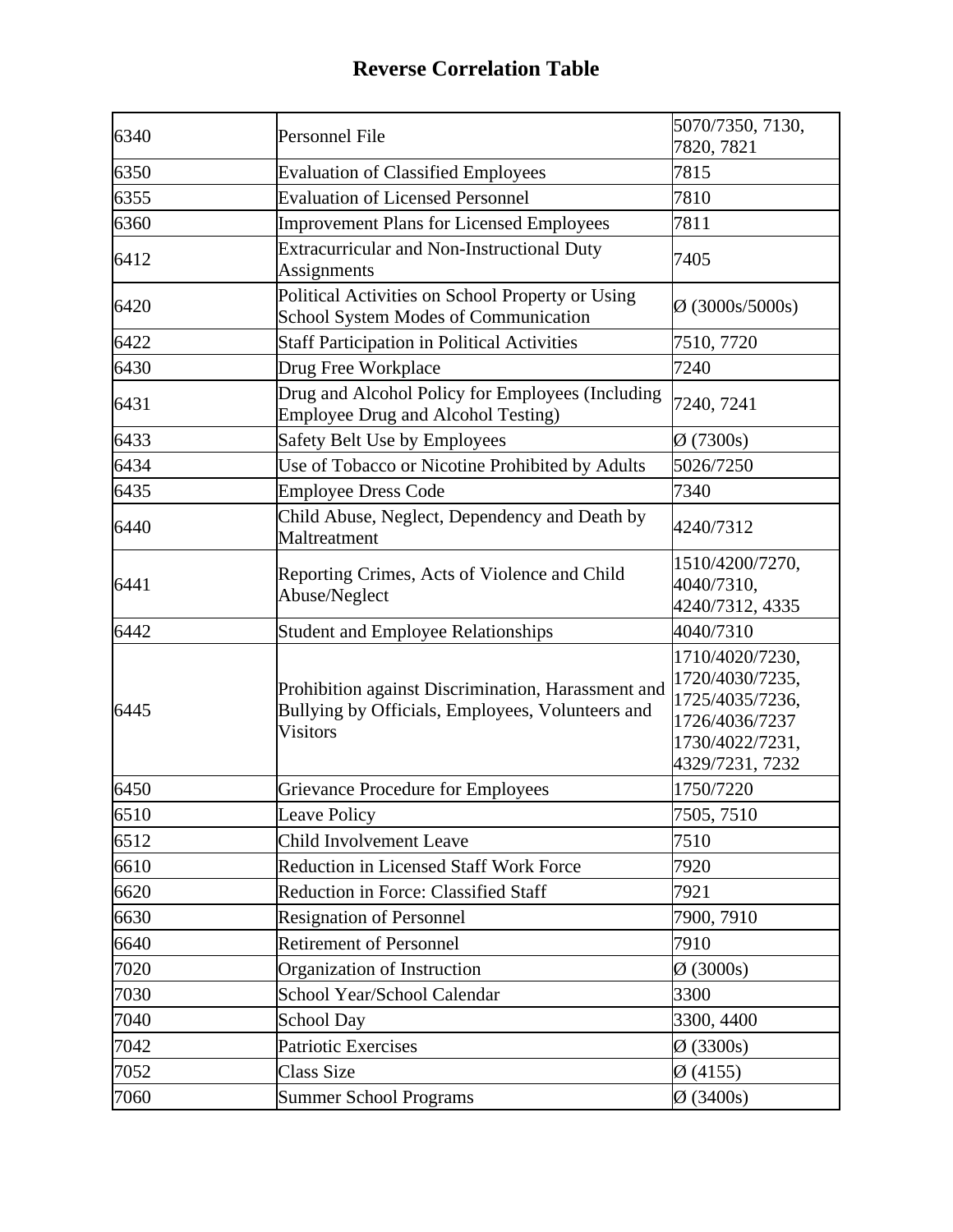| 7070 | <b>Extended Instructional Programs</b>                         | 7070, 3460                    |
|------|----------------------------------------------------------------|-------------------------------|
| 7072 | <b>Advanced Studies Programs</b>                               | 3101                          |
| 7074 | <b>Accelerated Preparation for College Entry</b>               | 3460, 3610                    |
| 7110 | Locally-Developed Curricula                                    | 3100                          |
| 7112 | Curriculum Guides and Course Outlines (State and<br>Local)     | 3115                          |
| 7120 | <b>Basic Instructional Program</b>                             | 3000                          |
| 7140 | <b>Special Education and Related Services</b>                  | 1730/4022/7231,<br>3520       |
| 7146 | <b>Gifted Education</b>                                        | $\varnothing$ (3500s)         |
| 7150 | Programs for Disadvantaged At-Risk Students                    | 3405                          |
| 7160 | <b>Career Technical Education</b>                              | $\varnothing$ (3500s)         |
| 7178 | <b>Teaching about Religion</b>                                 | 3515                          |
| 7180 | <b>Teaching about Controversial Issues</b>                     | $\varnothing$ (3000s)         |
| 7182 | <b>Sex Education</b>                                           | 3540                          |
| 7186 | <b>Character Education</b>                                     | 3530                          |
| 7188 | Network and Internet Safety for Students                       | 3225/4312/7320,<br>3226/4205  |
| 7210 | <b>Instructional Media Selection: Selection/Appeals</b>        | 3200, 3210                    |
| 7230 | Testing and Accountability                                     | 3410                          |
| 7300 | <b>Evaluation of Instructional Programs</b>                    | 3140                          |
| 7400 | <b>Assessment of Student Learning</b>                          | 3400                          |
| 7410 | <b>Grading Systems</b>                                         | 3400, 3420                    |
| 7413 | <b>Report Cards</b>                                            | 1310/4002, 3400,<br>3410      |
| 7420 | Homework                                                       | 3135                          |
| 7432 | <b>Honor Rolls</b>                                             | 3440                          |
| 7440 | Student Promotion and Accountability                           | 3420, 3460                    |
| 7442 | <b>Second Language Proficiency</b>                             | 3460                          |
| 7446 | <b>Early Graduation</b>                                        | 3460                          |
| 7447 | <b>Graduation Ceremonies</b>                                   | $\varnothing$ (3420 and 3460) |
| 7530 | <b>Student Publications</b>                                    | $\varnothing$ (3600s)         |
| 7552 | <b>Field Trips</b>                                             | 3320                          |
| 8020 | <b>Student Equal Educational Opportunities</b>                 | 4001                          |
| 8022 | Support and Assistance for Students with Diabetes              | 6120, 6125                    |
| 8100 | Admission and Assignment of Students                           | 4120, 4125, 4150              |
| 8110 | Admission of Non-Domiciled and Non-Resident<br><b>Students</b> | 4130, 4135                    |
| 8120 | <b>Student School Assignment</b>                               | 2500, 4150, 4152              |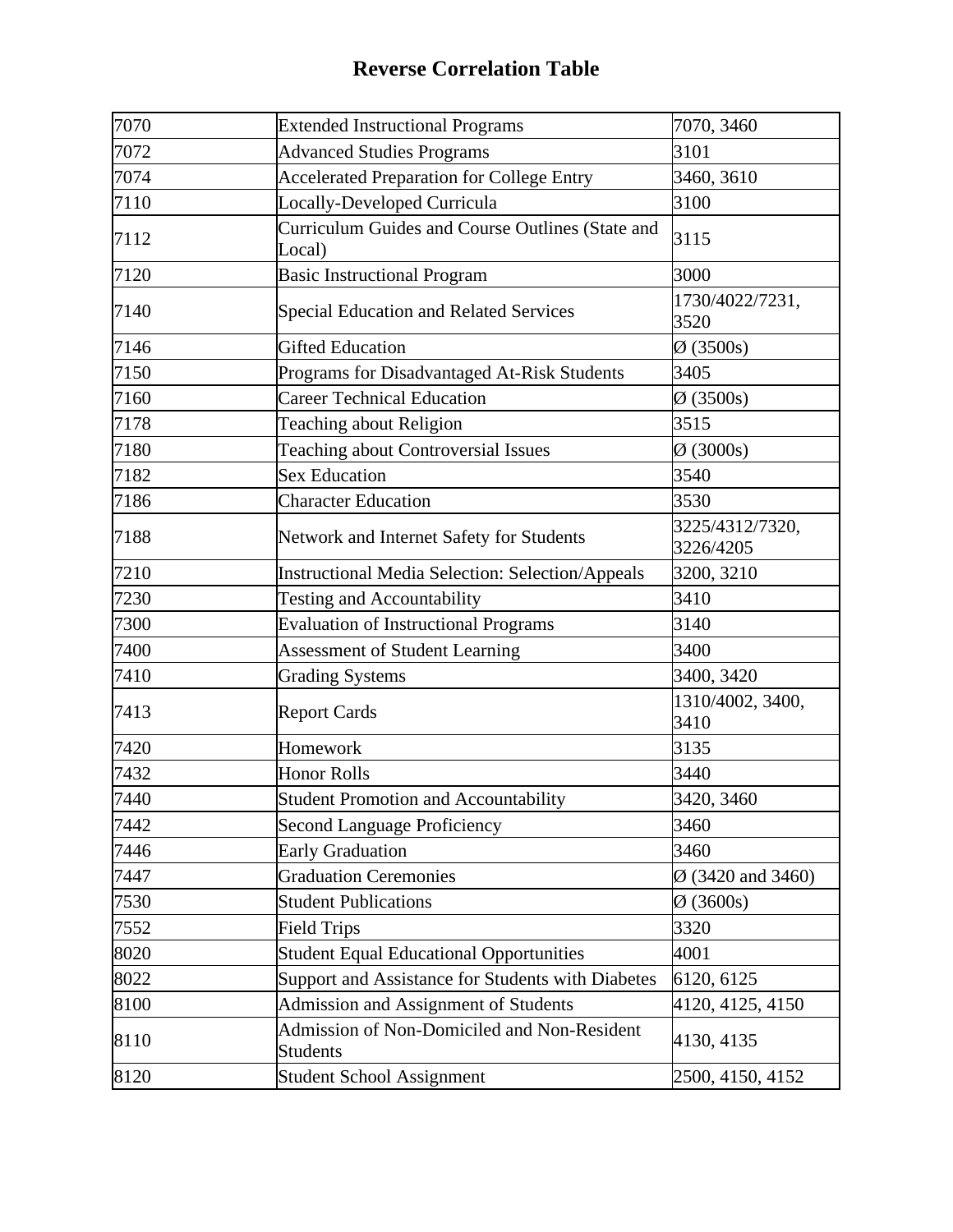| 8121 | Student Transfers into the New Hanover County<br>School System                                                                    | 4115                                                                                                                                                                                        |
|------|-----------------------------------------------------------------------------------------------------------------------------------|---------------------------------------------------------------------------------------------------------------------------------------------------------------------------------------------|
| 8122 | <b>Persistently Dangerous Schools</b>                                                                                             | 4152                                                                                                                                                                                        |
| 8125 | <b>Establishing Domicile for Purposes of School</b><br>Assignment                                                                 | 4120                                                                                                                                                                                        |
| 8130 | School Placement as Employee Benefit                                                                                              | 4130                                                                                                                                                                                        |
| 8200 | <b>School Counseling Program</b>                                                                                                  | 1310/4002, 3610                                                                                                                                                                             |
| 8212 | <b>Student Attendance</b>                                                                                                         | 4400                                                                                                                                                                                        |
| 8214 | <b>Student Identification Cards</b>                                                                                               | $Ø$ (4300s)                                                                                                                                                                                 |
| 8220 | <b>Student Attendance Accounting</b>                                                                                              | 4400                                                                                                                                                                                        |
| 8230 | Leaving the School Campus                                                                                                         | 4210                                                                                                                                                                                        |
| 8300 | Administration of First Aid by School Employees                                                                                   | $\varnothing$ (6100s)                                                                                                                                                                       |
| 8304 | <b>Administration of Emergency Epinephrine</b>                                                                                    | 5024/6127/7266                                                                                                                                                                              |
| 8305 | Protection of Pupil Rights                                                                                                        | 1310/4002, 3210,<br>4720                                                                                                                                                                    |
| 8306 | Support and Assistance for Students with Asthma<br>and Anaphylactic Reactions                                                     | 6125                                                                                                                                                                                        |
| 8307 | Prohibition Against Harassment and Bullying                                                                                       | 1710/4020/7230,<br>1720/4030/7235,<br>1725/4035/7236,<br>1726/4036/7237,<br>1730/4022/7231,<br>4329/7231, 7232                                                                              |
| 8310 | <b>Students of Legal Age</b>                                                                                                      | $\varnothing$ (4000s)                                                                                                                                                                       |
| 8312 | <b>Pregnant and Parenting Students</b>                                                                                            | 4023                                                                                                                                                                                        |
| 8315 | Annual Notice of Safe Surrender of Infants                                                                                        | 3610                                                                                                                                                                                        |
| 8320 | Searches of Students and Lockers, Questions by<br>Police and the Use of Metal Detectors, Drug Dogs,<br>Surveillance Cameras, Etc. | 4342, 5120                                                                                                                                                                                  |
| 8410 | Policies, Rules and Procedures Relative to Student<br>Discipline in New Hanover County Schools                                    | 1710/4020/7230,<br>1725/4035/7236,<br>3470/4305, 4300,<br>4301, 4302, 4307,<br>4310, 4315, 4320,<br>4325, 4329/7311,<br>4330, 4331, 4333,<br>4340, 4341, 4351,<br>4353, 4362, 4370,<br>4400 |
| 8415 | Drug Education                                                                                                                    | 3540                                                                                                                                                                                        |
| 8420 | <b>Student Substance Abuse</b>                                                                                                    | 4325                                                                                                                                                                                        |
| 8430 | Use and Possession of Tobacco by Students                                                                                         | 4320                                                                                                                                                                                        |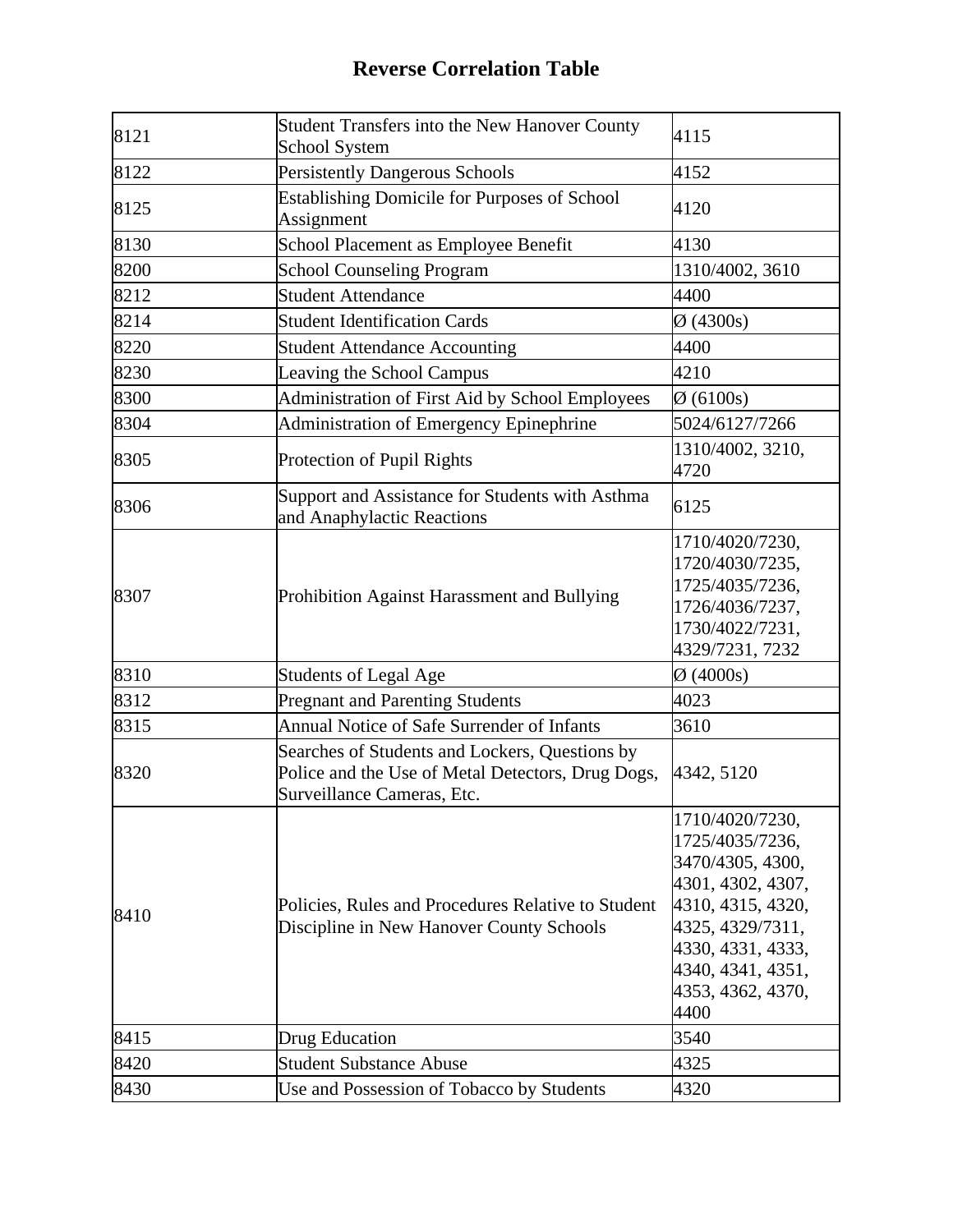| 8431 | Use of Portable Electronic Devices by Students                                                                | 4318                                         |
|------|---------------------------------------------------------------------------------------------------------------|----------------------------------------------|
| 8432 | <b>Use of Service Animals</b>                                                                                 | 4202/5029/7272                               |
| 8440 | <b>Student Conduct on School Buses</b>                                                                        | 4315, 6305                                   |
| 8450 | <b>Corporal Punishment</b>                                                                                    | 4302, 4302-R                                 |
| 8452 | Restraint, Seclusion and Isolation of Students (Use<br>of Aversive Procedures)                                | 4302-R                                       |
| 8454 | Staff Intervention in Altercations between Students                                                           | 1510/4200/7270                               |
| 8456 | <b>Visits by Probation Officers</b>                                                                           | 5020                                         |
| 8500 | Release of Students from School Day and<br>Participation in Curricular and Co-Curricular<br><b>Activities</b> | $\varnothing$ (3620 and 4400)                |
| 8501 | Intramural Programs/Interscholastic Athletics                                                                 | 3620                                         |
| 8502 | Eligibility for Interscholastic Athletics, Extra and<br><b>Co-Curricular Activities</b>                       | 3620                                         |
| 8520 | <b>Student Dress Code</b>                                                                                     | 4316                                         |
| 8530 | <b>Student Parking</b>                                                                                        | 6325                                         |
| 8531 | <b>Driver Education</b>                                                                                       | $\varnothing$ (3500s)                        |
| 8532 | Safety Belt Use by Students                                                                                   | $\varnothing$ (6325)                         |
| 8533 | Mobile Phone Use in Vehicles by Students                                                                      | $\varnothing$ (4318 and 6325)                |
| 8540 | Distribution of Materials by Students                                                                         | 5210                                         |
| 8550 | <b>School-Sponsored Fundraising Activities</b>                                                                | $\varnothing$ (8200s)                        |
| 8560 | School-Sponsored Clubs and Student Activity Fees                                                              | 3620, 4600                                   |
| 8570 | <b>Student Organizations</b>                                                                                  | 3620                                         |
| 8600 | <b>Head Lice</b>                                                                                              | $\varnothing$ (6100s)                        |
| 8610 | <b>Bloodborne Pathogens</b>                                                                                   | 7260                                         |
| 8612 | Guidelines Dealing with Handling Body Fluids in<br>Schools                                                    | 7260                                         |
| 8614 | Human Immunodeficiency Virus (HIV) Acquired<br>Immune Deficiency Syndrome (AIDS)                              | 4230                                         |
| 8620 | <b>Coordinated School Health</b>                                                                              | 6140                                         |
| 8700 | <b>Student Educational Records</b>                                                                            | 4345, 4700                                   |
| 9000 | <b>School-Community Relations Goals</b>                                                                       | 5000                                         |
| 9002 | <b>Public Relations and School Communications</b>                                                             | 1742/5060, 2220,<br>3227/7322, 5000,<br>5040 |
| 9005 | <b>School Improvement Team Composition</b>                                                                    | 3430                                         |
| 9010 | Citizens' Involvement in Decision Making                                                                      | 5000                                         |
| 9020 | <b>Access to Public Records</b>                                                                               | 5070/7350                                    |
| 9022 | <b>School Volunteers</b>                                                                                      | 5015                                         |
| 9023 | <b>Volunteer Dress Code</b>                                                                                   | 5015                                         |